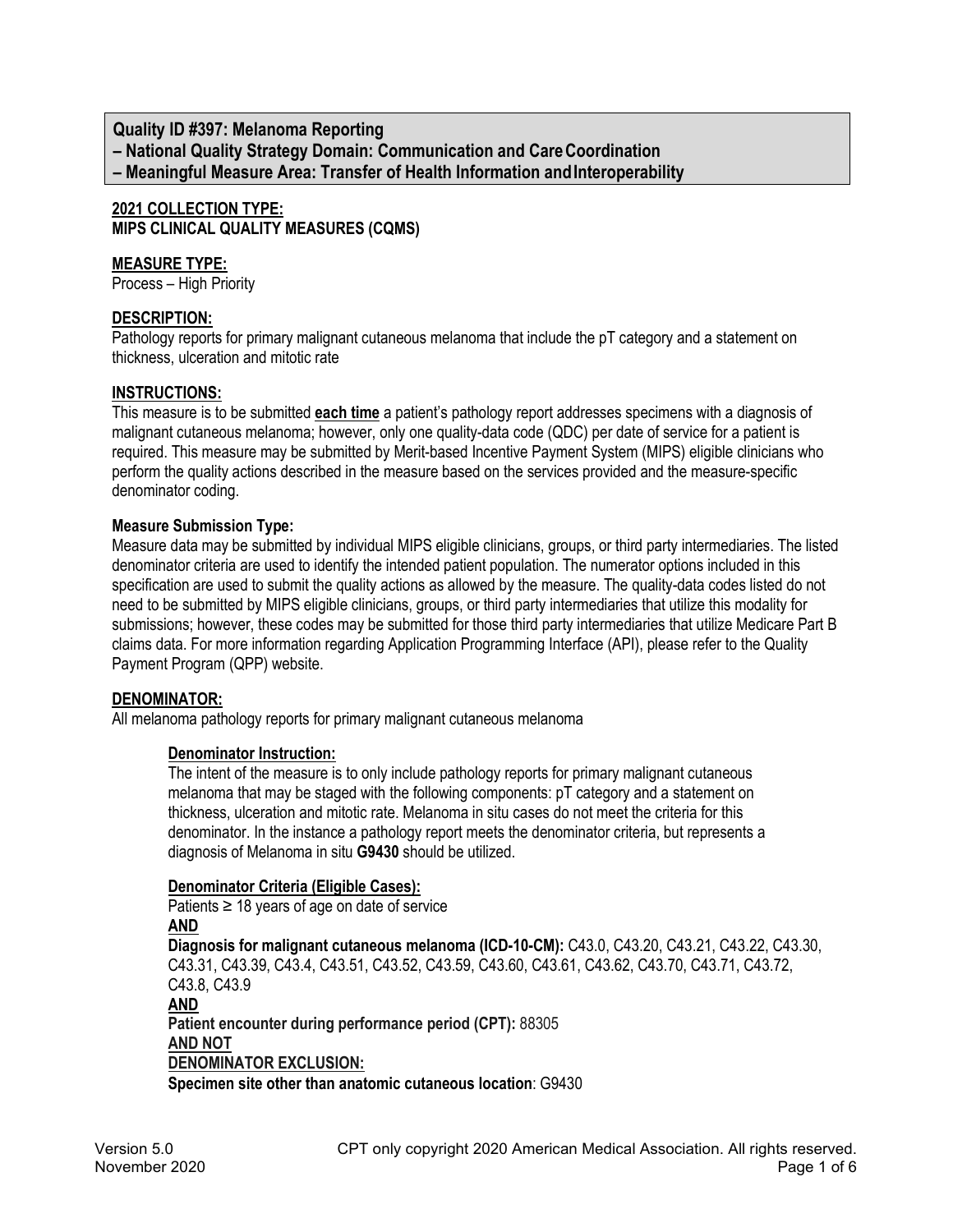### **NUMERATOR:**

Pathology reports for primary malignant cutaneous melanoma that include the pT category and a statement on thickness, ulceration and mitotic rate

|           | <b>Numerator Options:</b>     |                                                                                                                                                                                                                                                           |
|-----------|-------------------------------|-----------------------------------------------------------------------------------------------------------------------------------------------------------------------------------------------------------------------------------------------------------|
|           | <b>Performance Met:</b>       | Pathology report includes the pT Category and a<br>statement on thickness, ulceration and mitotic rate<br>(G9428)                                                                                                                                         |
| <u>OR</u> |                               |                                                                                                                                                                                                                                                           |
| <b>OR</b> | <b>Denominator Exception:</b> | Documentation of medical reason(s) for not including<br>pT Category and a statement on thickness, ulceration<br>and mitotic rate (e.g., negative skin biopsies in a<br>patient with a history of melanoma or other<br>documented medical reasons) (G9429) |
|           | <b>Performance Not Met:</b>   | Pathology report does not include the pT Category<br>and a statement on thickness, ulceration and mitotic<br>rate (G9431)                                                                                                                                 |

## **RATIONALE:**

Research and the publication of new guidelines in 2017 indicate newer tumor characteristics for more precise staging, with implications for treatment outcomes. In 2017, the American Joint Committee on Cancer (AJCC) Melanoma Expert Panel introduced several important changes to the Tumor, Nodes, Metastasis (TNM) classification. The relevant change for this measure in the eighth edition AJCC Cancer Staging Manual include: 1) tumor thickness measurements to be recorded to the nearest 0.1 mm, not 0.01 mm; 2) definitions of T1a and T1b are revised (T1a, <0.8 mm without ulceration; T1b, 0.8-1.0 mm with or without ulceration or <0.8 mm with ulceration), with mitotic rate no longer a T category criterion. (Gershenwald et al.)

The new guidelines state: "As supported by this univariate analysis and previous reports, the mitotic rate is likely an important prognostic determinant when evaluated using its dynamic range across melanomas of all tumor thickness categories. Therefore, the AJCC Melanoma Expert Panel strongly recommends that mitotic rate be assessed and recorded for all primary melanomas, although it is not used for T1 staging in the eighth edition. The mitotic rate will likely be an important parameter for inclusion in the future development of prognostic models applicable to individual patients. Although it is not included in the T1 subcategory criteria, mitotic activity in T1 melanomas also has been associated with an increased risk of SLN metastasis." (<http://onlinelibrary.wiley.com/doi/10.3322/caac.21409/pdf> )

The 2021 measure has been revised to conform with AJCC requirements and College of American Pathologists (CAP) Cancer Protocol recommendations that went into effect May 2020.

Gershenwald, J. E., Scolyer, R. A., Hess, K. R., Sondak, V. K., Long, G. V., Ross, M. I., Lazar, A. J., Faries, M. B., Kirkwood, J. M., McArthur, G. A., Haydu, L. E., Eggermont, A. M. M., Flaherty, K. T., Balch, C. M., Thompson, J. F. and for members of the American Joint Committee on Cancer Melanoma Expert Panel and the International Melanoma Database and Discovery Platform (2017), Melanoma staging: Evidence-based changes in the American Joint Committee on Cancer eighth edition cancer staging manual. CA: A Cancer Journal for Clinicians, 67: 472–492 [http://onlinelibrary.wiley.com/doi/10.3322/caac.21409/ful](http://onlinelibrary.wiley.com/doi/10.3322/caac.21409/full)l

Shon, W., Frishberg, D.P., Gershenwald, J.E., Gill, P., North, J, Prieto, V.G., Scolyer, R.A., Balzer, B.L., Flotte, T.J., McCalmont, T.H., Smoller, B.R. (2019). Protocol for the Examination of Excision Specimens From Patients With Melanoma of the Skin. College of American Pathologists. [https://documents.cap.org/protocols/cp-skin-melanoma](https://documents.cap.org/protocols/cp-skin-melanoma-excision-19-4100.pdf)[excision-](https://documents.cap.org/protocols/cp-skin-melanoma-excision-19-4100.pdf)19-4100.pdf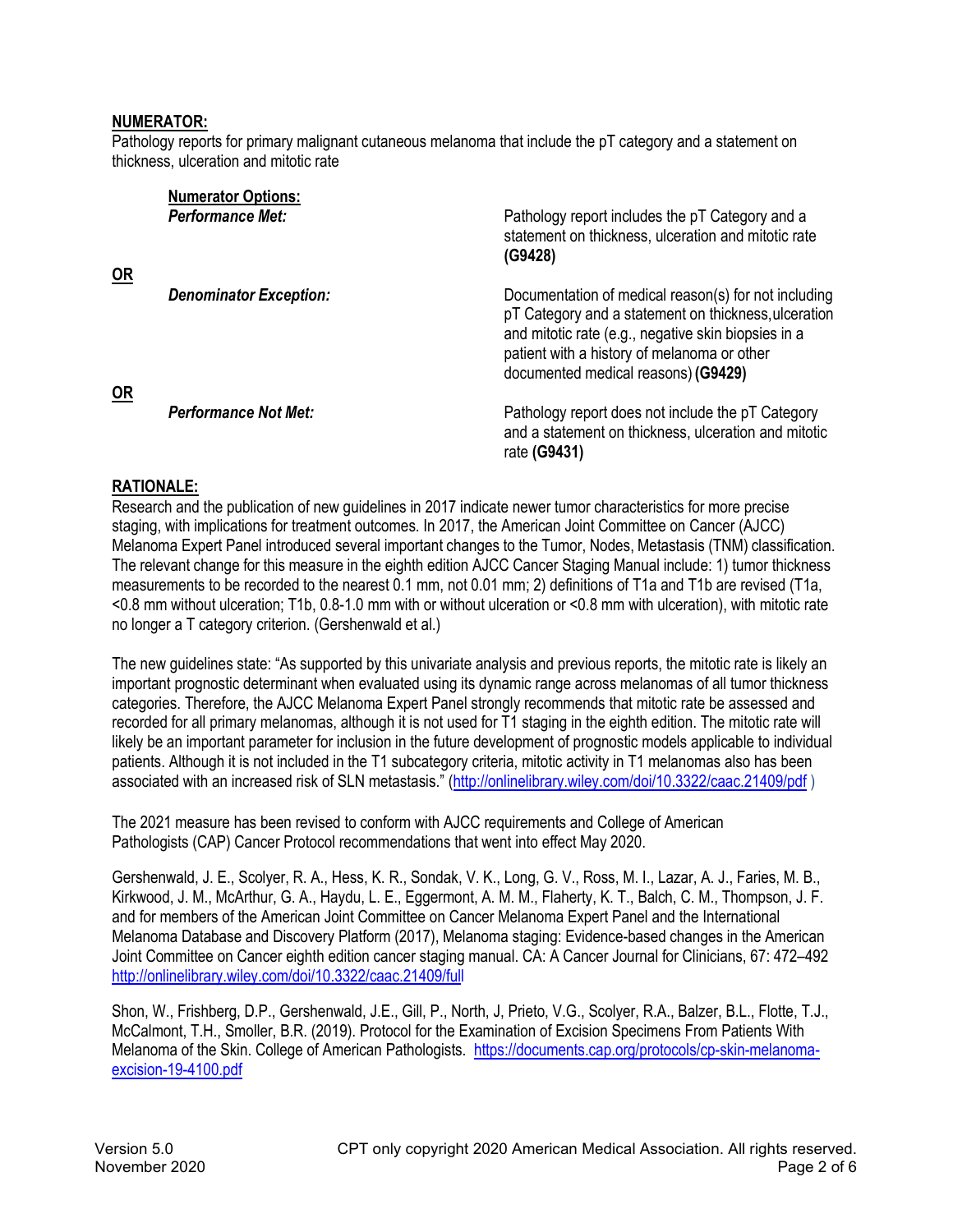# **CLINICAL RECOMMENDATION STATEMENT:**

In patients with localized melanoma (Stage I or II), Breslow tumor thickness and ulceration continue to be the most important characteristics of the primary tumor predicting outcome.

# **COPYRIGHT:**

# **THE MEASURES ARE PROVIDED "AS IS" WITHOUT WARRANTY OF ANY KIND.**

© 2020 College of American Pathologists. All Rights Reserved

Limited proprietary coding is contained in the Measure specifications for convenience. Users of the proprietary code sets should obtain all necessary licenses from the owners of these code sets. The College of American Pathologists disclaims all liability for use or accuracy of any Current Procedural Terminology (CPT®) or other coding contained in the specifications.

CPT® contained in the Measures specifications is copyright 2004-2020 American Medical Association. ICD-10 copyright 2020 World Health Organization. All Rights Reserved.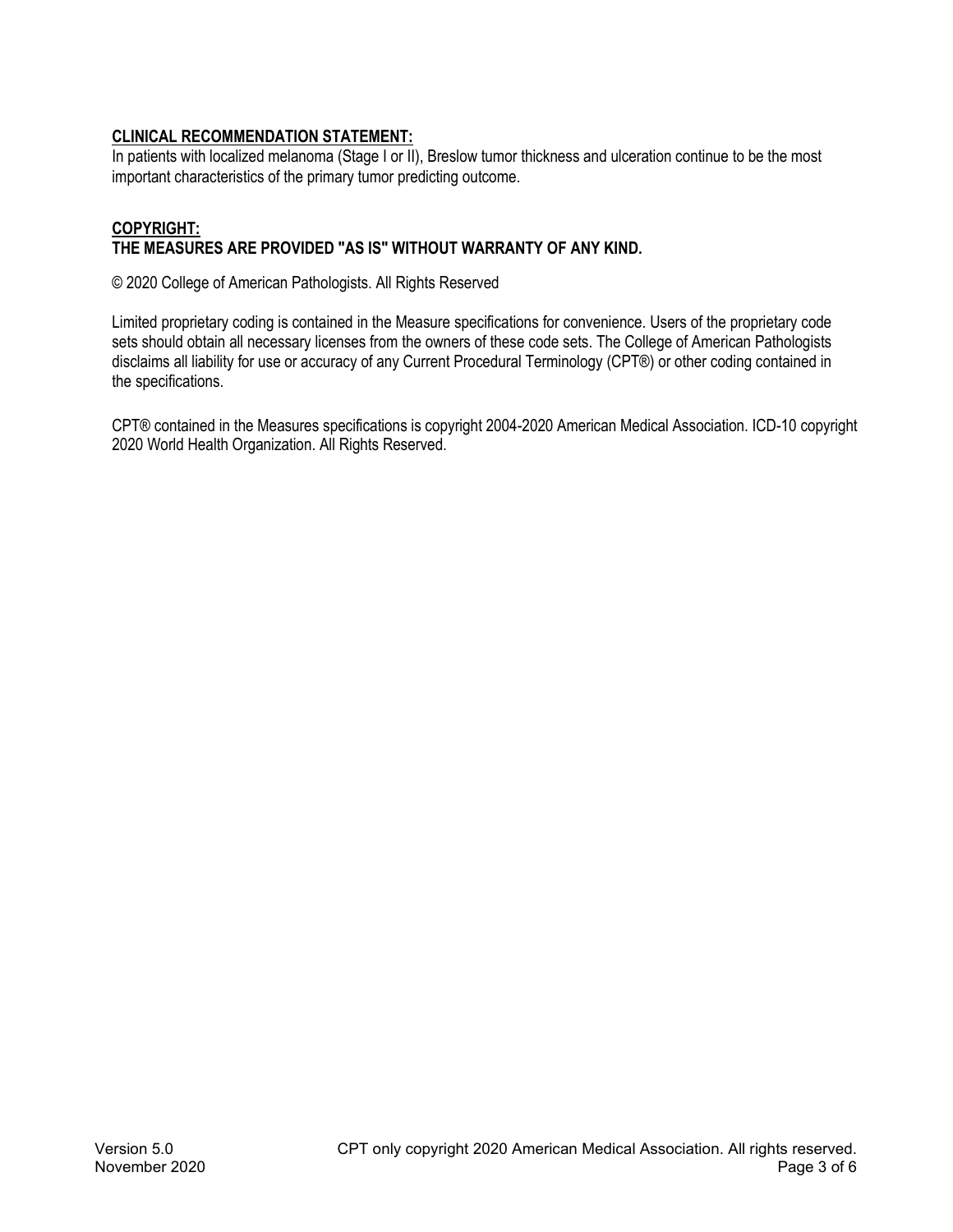#### **2021 Clinical Quality Measure Flow for Quality ID #397: Melanoma Reporting**

*Disclaimer: Refer to measure specification for specific coding and instructions to submit this measure.*



NOTE: Submission Frequency: Procedure

CPT only copyright 2020 American Medical Association. All rights reserved.<br>The measure diagrams were developed by CMS as a supplemental resource to be<br>used in conjunction with the measure specifications. They should not b as a substitution for the measure specification.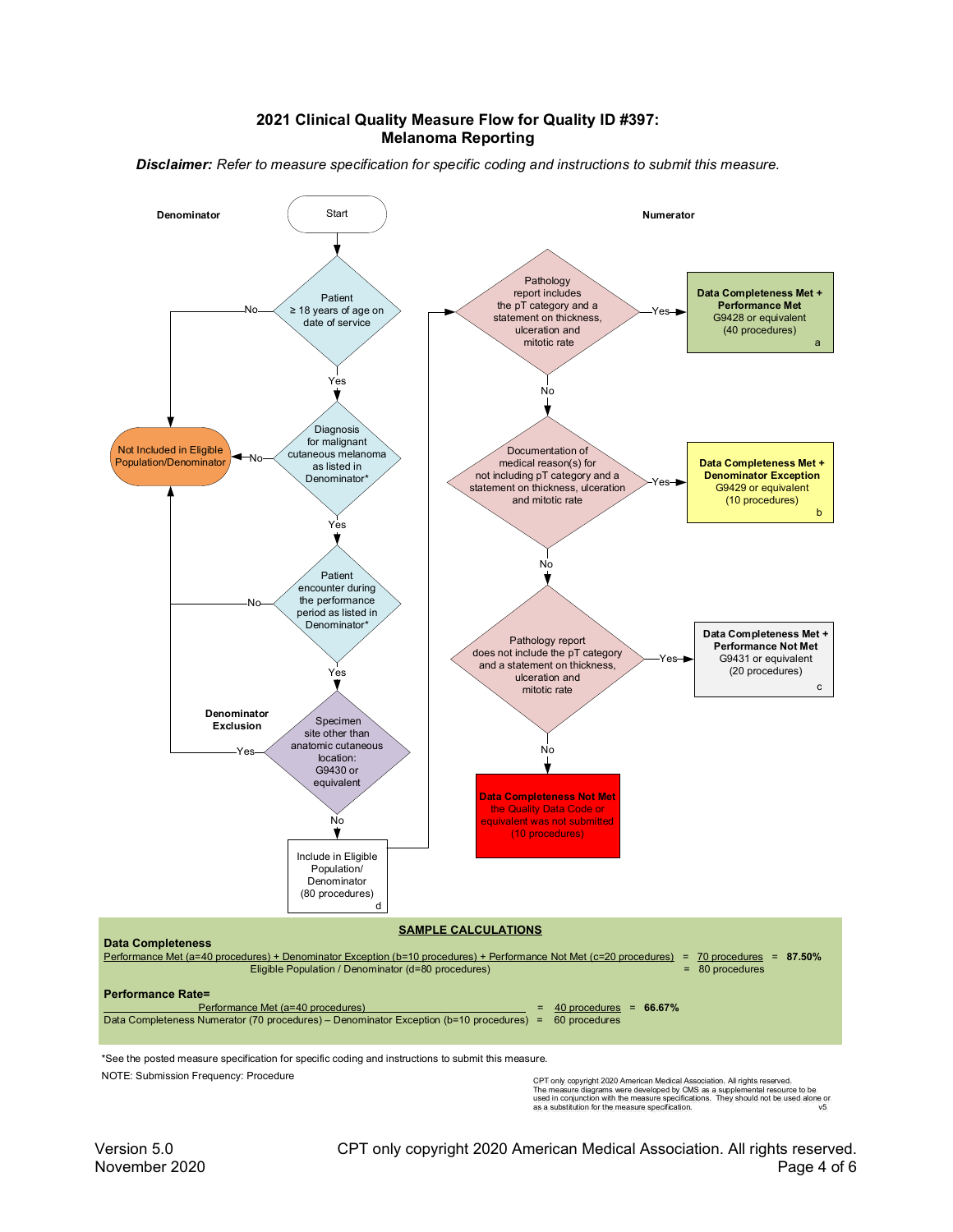# **2021 Clinical Quality Measure Flow Narrative for Quality ID #397: Melanoma Reporting**

*Disclaimer: Refer to the measure specification for specific coding and instructions to submit this measure.*

- 1. Start with Denominator
- 2. Check *Patient greater than or equal to 18 years of age on date of service*:
	- a. If *Patient greater than or equal to 18 years of age on date of service* equals No, do not include in *Eligible Population/Denominator*. Stop processing.
	- b. If *Patient greater than or equal to 18 years of age on date of service* equals Yes, proceed to check *Diagnosis for malignant cutaneous melanoma as listed in the Denominator\**.
- 3. Check *Diagnosis for malignant cutaneous melanoma as listed in the Denominator\**:
	- a. If *Diagnosis for malignant cutaneous melanoma as listed in the Denominator\** equals No, do not include in *Eligible Population/Denominator*. Stop processing.
	- b. If *Diagnosis for malignant cutaneous melanoma as listed in the Denominator\** equals Yes, proceed to check *Patient encounter during the performance period as listed in Denominator\**.
- 4. Check *Patient encounter during the performance period as listed in Denominator\**:
	- a. If *Patient encounter during the performance period as listed in Denominator\** equals No, do not include in *Eligible Population/Denominator*. Stop processing.
	- b. If *Patient encounter during the performance period as listed in Denominator\** equals Yes, proceed to check *Specimen site other than anatomic cutaneous location*.
- 5. Check *Specimen site other than anatomic cutaneous location*:
	- a. If *Specimen site other than anatomic cutaneous location* equals Yes, do not includein *Eligible Population/Denominator*. Stop processing.
	- b. If *Specimen site other than anatomic cutaneous location* equals No, include in *Eligible Population/Denominator*.
- 6. Denominator Population:
	- Denominator Population is all Eligible Procedures in the Denominator. Denominator is represented as Denominator in the Sample Calculation listed at the end of this document. Letter d equals 80 procedures in the Sample Calculation.
- 7. Start Numerator
- 8. Check *Pathology report includes the pT category and a statement on thickness, ulceration and mitotic rate*:
	- a. If *Pathology report includes the pT category and a statement on thickness, ulceration and mitotic rate* equals Yes, include in *Data Completeness Met and PerformanceMet*.
		- *Data Completeness Met and Performance Met* letter is represented in the Data Completeness and Performance Rate in the Sample Calculation listed at the end of this document. Letter a equals 40 procedures in Sample Calculation.